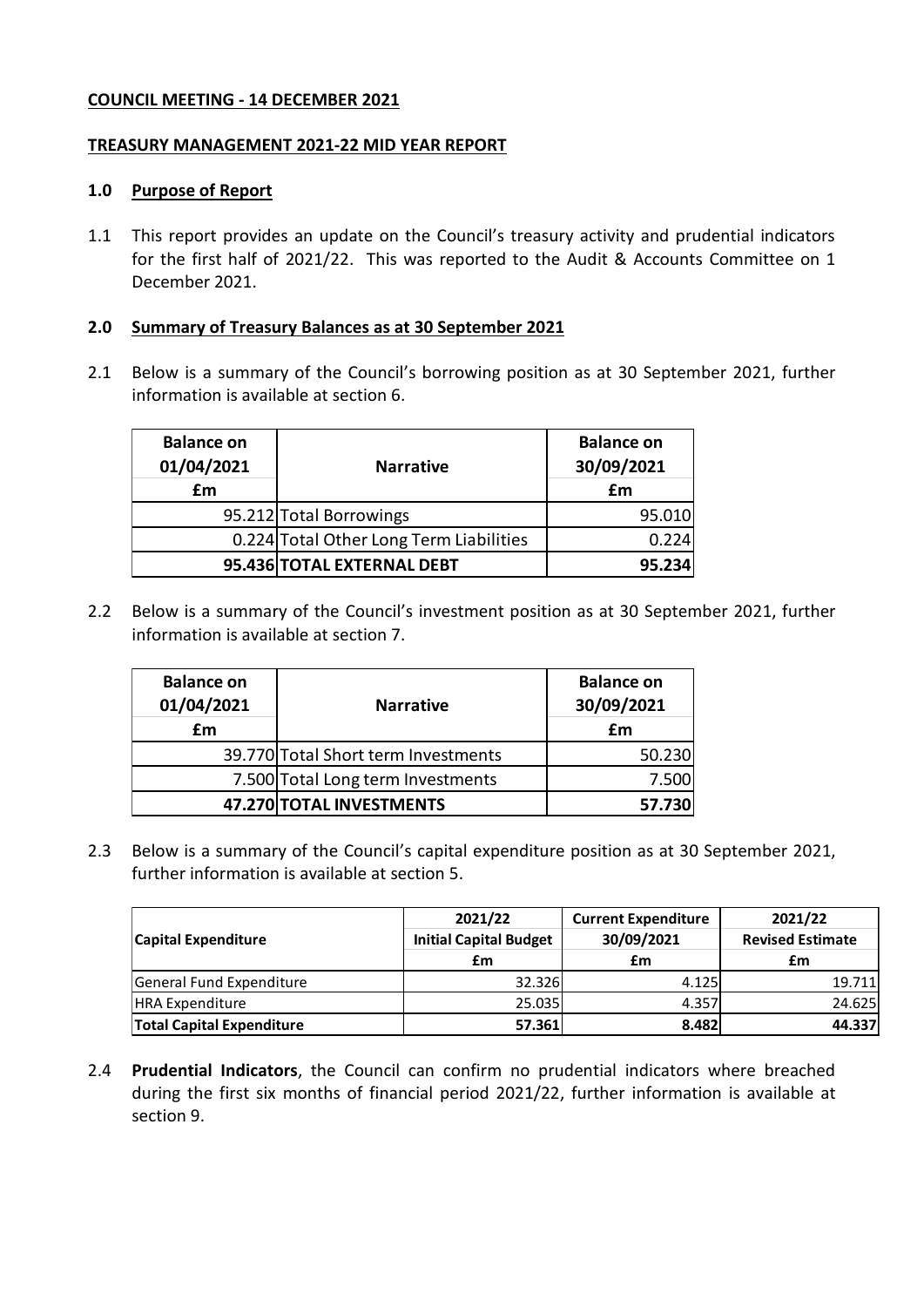# **3.0 Introduction**

- 3.1 This report has been written in accordance with the requirements of the Chartered Institute of Public Finance and Accountancy's (CIPFA) Code of Practice on Treasury Management (revised 2017). The primary requirements of the Code are as follows:
	- Creation and maintenance of a Treasury Management Policy Statement which sets out the policies and objectives of the Council's treasury management activities.
	- Creation and maintenance of Treasury Management Practices which set out the manner in which the Council will seek to achieve those policies and objectives.
	- Receipt by the full council of an annual Treasury Management Strategy Statement including the Annual Investment Strategy and Minimum Revenue Provision Policy - for the year ahead, a Mid-year Review Report and an Annual Report, (stewardship report), covering activities during the previous year.
	- Delegation by the Council of responsibilities for implementing and monitoring treasury management policies and practices and for the execution and administration of treasury management decisions.
	- Delegation by the Council of the role of scrutiny of treasury management strategy and policies to a specific named body. For this Council the delegated body is the Audit and Accounts Committee.
- 3.2 This mid-year report has been prepared in compliance with CIPFA's Code of Practice on Treasury Management, and covers the following:
	- An economic update for the first part of the 2021/22 financial year;
	- A review of the Treasury Management Strategy Statement and Annual Investment Strategy;
	- The Council's capital expenditure, as set out in the Capital Strategy, and prudential indicators;
	- A review of the Council's investment portfolio for 2021/22;
	- A review of the Council's borrowing strategy for 2021/22;
	- A review of any debt rescheduling undertaken during 2021/22;
	- A review of compliance with Treasury and Prudential Limits for 2021/22.
- 3.3 Treasury Management is defined as: "The management of the local authority's borrowing, investments and cash flows, its banking, money market and capital market transactions; the effective control of the risks associated with those activities; and the pursuit of optimum performance consistent with those risks".
- 3.4 The second main function of the treasury management service is the funding of the Council's capital plans. These capital plans provide a guide to the borrowing need of the Council, essentially the longer term cash flow planning to ensure the Council can meet its capital spending operations. This management of longer term cash may involve arranging long or short term loans, or using longer term cash flow surpluses, and on occasion any debt previously drawn may be restructured to meet Council risk or cost objectives.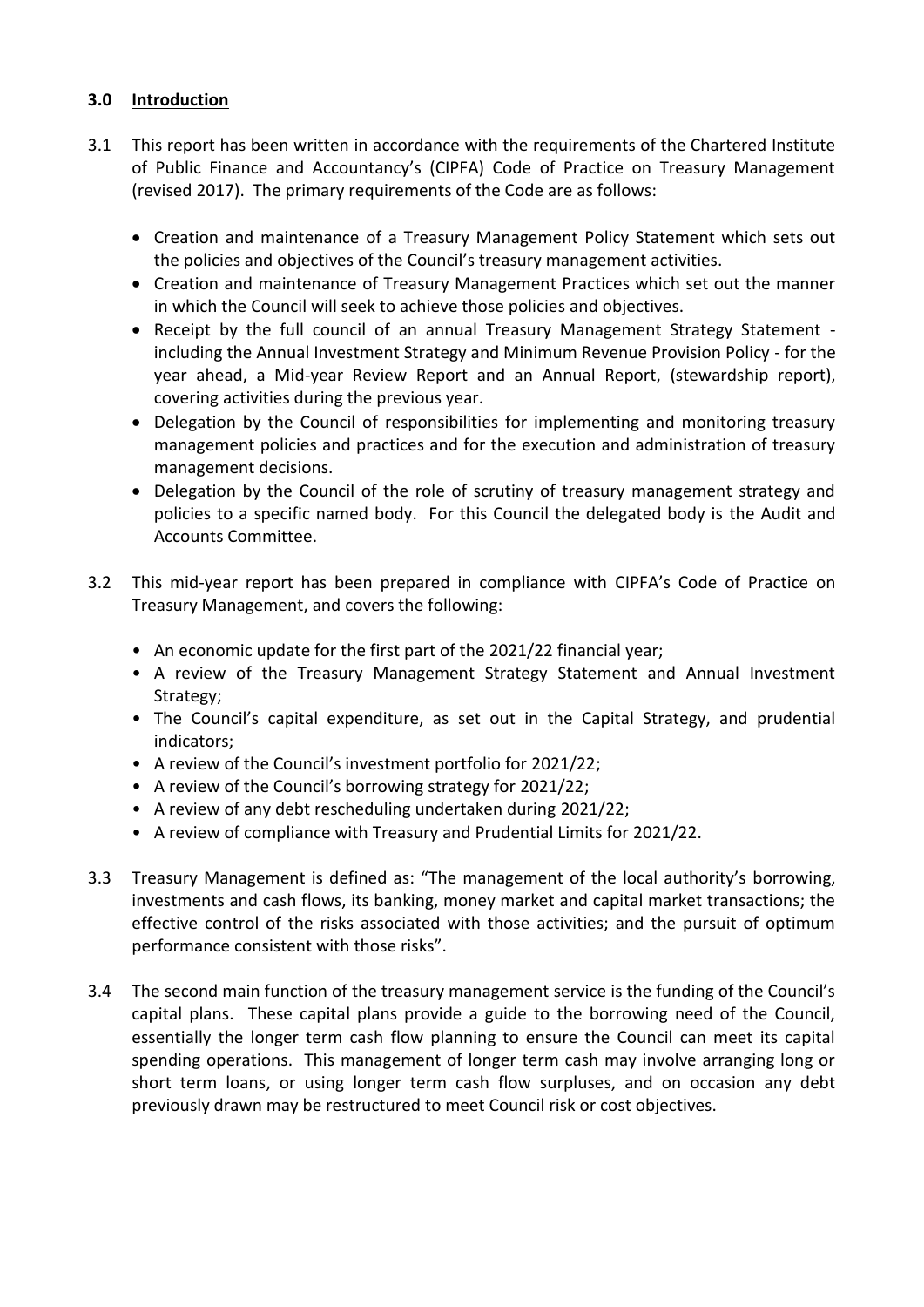### **4.0 Treasury Management Strategy Statement (TMSS) and Annual Investment Strategy Update**

4.1 The Treasury Management Strategy Statement (TMSS) for 2021/22 was approved by Full Council on 9 March 2021. There are no suggested policy changes to the TMSS within this report; the details in this report update the position in the light of the updated economic position and capital budget changes approved at Policy and Finance throughout the year.

### **5.0 The Council's Capital Position**

- 5.1 This part of the report is structured to update:
	- The Council's capital expenditure plans;
	- How these plans are being financed;
	- The impact of the changes in the capital expenditure plans on the prudential indicators and the underlying need to borrow; and
	- Compliance with the limits in place for borrowing activity.
- 5.2 The table below shows the revised estimates for capital expenditure and the changes since the Capital Programme was agreed within the Capital budget on 9 March 2021.

|                                  | 2021/22                        | <b>Current Expenditure</b> | 2021/22                 |
|----------------------------------|--------------------------------|----------------------------|-------------------------|
| <b>Capital Expenditure</b>       | <b>Capital Budget approved</b> |                            | <b>Revised Estimate</b> |
|                                  | 09-Mar-20                      |                            | 30-Sep-21               |
|                                  | £m                             | £m                         | £m                      |
| General Fund Expenditure         | 32.326                         | 4.125                      | 19.711                  |
| <b>HRA Expenditure</b>           | 25.035                         | 4.357                      | 24.625                  |
| <b>Total Capital Expenditure</b> | 57.361                         | 8.482                      | 44.337                  |
| Financed by:                     |                                |                            |                         |
| Capital Receipts                 | 2.389                          |                            | 3.066                   |
| <b>Capital Grants</b>            | 10.990                         |                            | 8.190                   |
| <b>Capital Reserves</b>          | 0.554                          |                            | 0.554                   |
| Revenue                          | 16.163                         |                            | 19.448                  |
| <b>Total Financing</b>           | 30.096                         |                            | 31.259                  |
| <b>Borrowing Requirement</b>     | 27.265                         |                            | 13.078                  |

- 5.3 The financing of the Capital Programme will be determined by the S151 Officer at the yearend based on best use of resources.
- 5.4 The decrease from the Budget approved 9 March 2021 relates to approved capital carry forward requests and approved variations to the capital programme as shown in the table below.

| <b>Original Capital Budgets - Approved 21/22</b> | 57.361    |
|--------------------------------------------------|-----------|
| Capital Budget carry forwards 20-21              | 10.935    |
| approved Policy and Finance 24.06.21             |           |
| Policy & Finance 23.09.21 Approvals              | $-13.531$ |
| (Appendix C)                                     |           |
| Policy & Finance 25.11.21 Approvals              |           |
| (Appendix C)                                     | $-10.428$ |
| <b>Revised Capital Budget 30.09.21</b>           | 44.337    |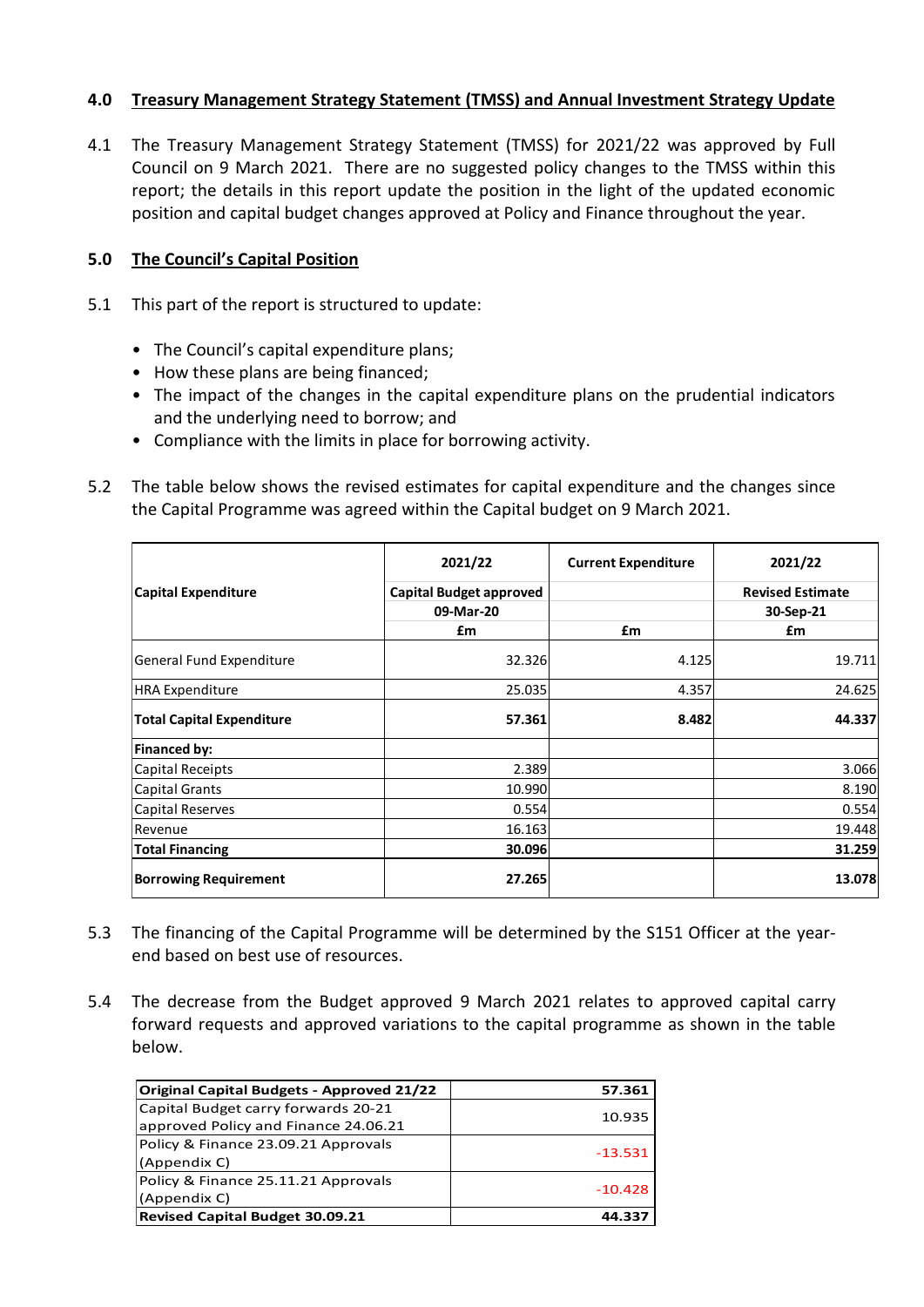### **6.0 Borrowing Strategy**

6.1 At 30 September 2021 the Council held £95.2m of loans, as part of its strategy for funding previous years' borrowing within those capital programmes.

|                             | <b>Balance on</b><br>01/04/2021 | <b>Estimated Balance to</b><br>year end - Made on<br>30/09/2021 | <b>Balance on</b><br>01/04/2021 | <b>Estimated Balance to</b><br>year end - Made on<br>30/09/2021 |
|-----------------------------|---------------------------------|-----------------------------------------------------------------|---------------------------------|-----------------------------------------------------------------|
|                             | £m                              | £m                                                              | £m                              | £m                                                              |
| Short Term Borrowing        | 0.382                           | 0.209                                                           | 3.000                           | 3.000                                                           |
| Long Term Borrowing         | 3.300                           | 3.300                                                           | 88.530                          | 88.501                                                          |
| <b>TOTAL BORROWING</b>      | 3.682                           | 3.509                                                           | 91.530                          | 91.501                                                          |
| Other Long Term Liabilities | 0.224                           | 0.224                                                           | 0.000                           | 0.000                                                           |
| <b>TOTAL EXTERNAL DEBT</b>  | 3.906                           | 3.733                                                           | 91.530                          | 91.501                                                          |
| <b>CFR</b>                  | 29.139                          | 30.183                                                          | 109.023                         | 114.004                                                         |
| Under / (over) borrowing    | 25.232                          | 26.449                                                          | 17.493                          | 22.504                                                          |

# 6.2 **Borrowing Activity in 2021/22**

- 6.3 As the Council is in a significant under borrowed position, as per the table in 6.2, there may be a requirement during the remainder of the financial year where new borrowing is required. Any new borrowing will be within the approved Treasury Management Borrowing Strategy framework and will have been reviewed by the S151 Officer for cost effectiveness as whether to borrow shorter term or long term in relation to interest rate forecasts.
- 6.4 **LOBOs**: The Council holds £3.5m of LOBO (Lender's Option Borrower's Option) loans where the lender has the option to propose an increase in the interest rate at set dates, following which the Council has the option to either accept the new rate or to repay the loan at no additional cost. All of the £3.5m of LOBOS had options during the last 6 months, none of which were exercised by the lender. The Council acknowledges there is an element of refinancing risk even though in the current interest rate environment lenders are unlikely to exercise their options.
- 6.5 **Internal Borrowing***:* For the Council, the use of internal resources in lieu of borrowing has continued to be the most cost effective means of funding of capital expenditure that has not been funded from grants and other resources. This has lowered overall treasury risk by reducing both external debt and temporary investments. However this position will not be sustainable over the medium to longer term as the Council needs to use reserves for the purpose they were set aside for, and external borrowing may need to be undertaken.
- 6.6 **Debt Rescheduling***:* The premium charge for early repayment of PWLB debt remains relatively expensive for the loans in the Council's portfolio and therefore unattractive for debt rescheduling activity. No rescheduling activity was undertaken or is proposed during the rest of the financial year as a consequence.

# **7.0 Investment Activity**

7.1 The Guidance on Local Government Investments in England gives priority to security and liquidity and the Council's aim is to achieve a return commensurate with these principles.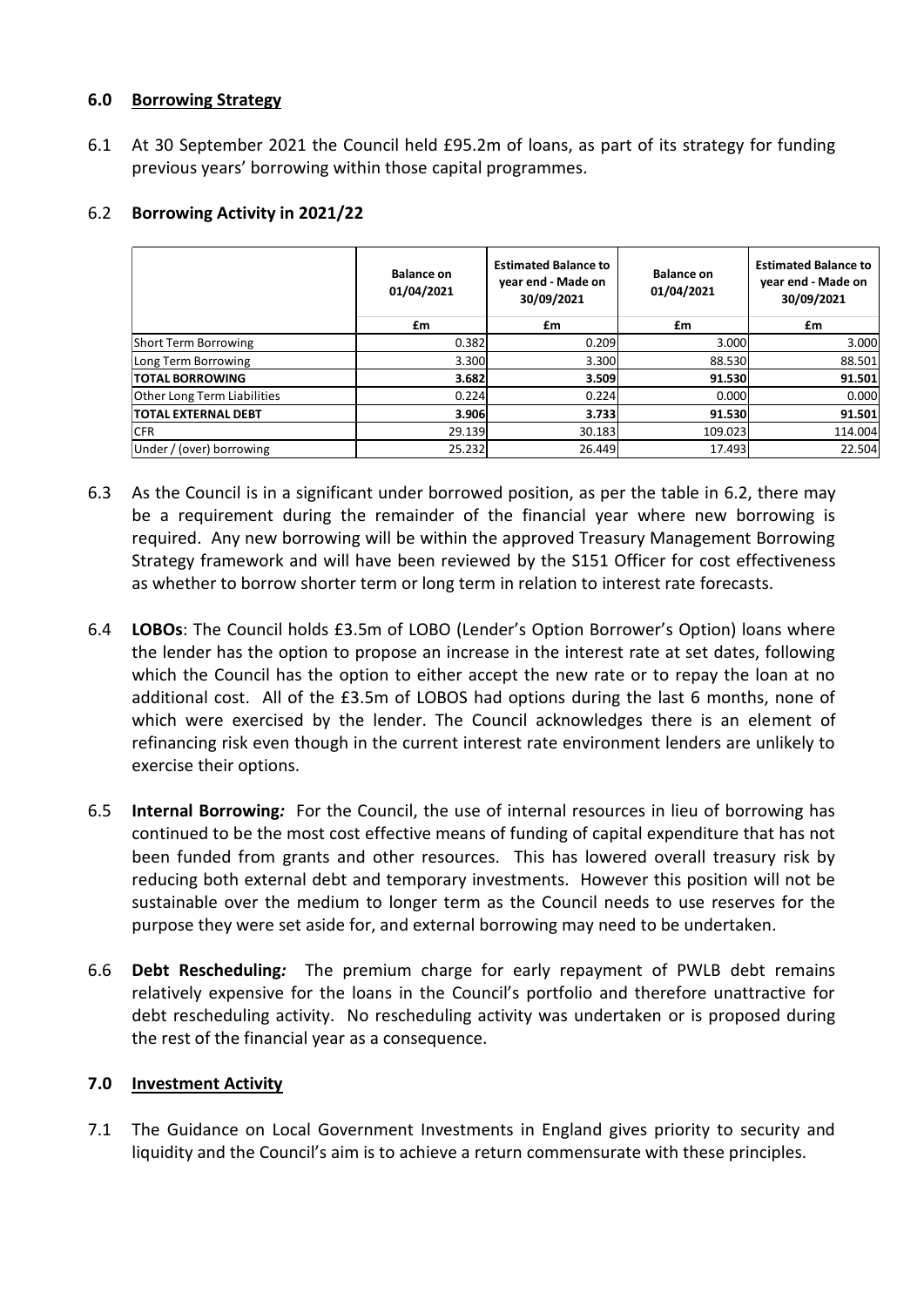### 7.2 **Investment Activity in 2021/22**

| <b>Type of Investment</b>           | <b>Balance on</b><br>01/04/2021 | <b>Balance on</b><br>30/09/2021 | <b>Average Interest</b><br>Rate |  |
|-------------------------------------|---------------------------------|---------------------------------|---------------------------------|--|
|                                     | £m                              | £m                              |                                 |  |
| <b>Short term Investments</b>       |                                 |                                 |                                 |  |
| <b>Fixed Term Deposits:</b>         |                                 |                                 |                                 |  |
| Santander                           | 5.000                           | 5.000                           | 0.55%                           |  |
| Lloyds 95 Day Notice                | 5.000                           | 0.000                           | 0.00%                           |  |
| Local Authority Investment          | 5.000                           | 0.000                           | 0.00%                           |  |
| <b>Close Brothers</b>               | 2.000                           | 2.000                           | 0.35%                           |  |
| <b>Goldman Sachs</b>                | 0.000                           | 5.000                           | 0.22%                           |  |
| <b>Money Market Funds:</b>          |                                 |                                 |                                 |  |
| <b>Goldman Sachs</b>                | 0.025                           | 2.340                           | 0.00%                           |  |
| Deutsche Bank                       | 0.005                           | 12.000                          | 0.00%                           |  |
| Invesco                             | 10.850                          | 12.000                          | 0.01%                           |  |
| <b>CCLA</b>                         | 7.240                           | 7.240                           | 0.03%                           |  |
| <b>Bank Call Account:</b>           |                                 |                                 |                                 |  |
| Handelsbanken                       | 4.650                           | 4.650                           | 0.01%                           |  |
| <b>Total Short Term Investments</b> | 39.770                          | 50.230                          |                                 |  |
| Long term Investments               |                                 |                                 |                                 |  |
| <b>CCLA Property Fund</b>           | 4.000                           | 4.000                           | 3.64%                           |  |
| <b>CCLA Diversified Income Fund</b> | 3.500                           | 3.500                           | 3.80%                           |  |
| <b>Total Long Term Investments</b>  | 7.500                           | 7.500                           |                                 |  |
| <b>TOTAL INVESTMENTS</b>            | 47.270                          | 57.730                          |                                 |  |
| Increase/(Decrease) in              |                                 | 10.460                          |                                 |  |
| Investments                         |                                 |                                 |                                 |  |

- 7.3 Both the CIPFA Code and government guidance require the Council to invest its funds prudently, and to have regard to the security and liquidity of its treasury investments before seeking the optimum rate of return, or yield. The Council's objective when investing money is to strike an appropriate balance between risk and return, minimising the risk of incurring losses from defaults and the risk of receiving unsuitably low investment income.
- 7.4 The Council's budgeted investment return for 2021/22 is currently forecasting a £0.216m unfavourable variance. As shown by the interest rate forecasts in appendix 2, interest income is low currently. Some of the Money Market Funds and more recently the Debt Management Account Deposit Facility (DMADF), are offering negative rates of return in some shorter time periods. Given this risk environment and the fact that increases in Bank Rate are unlikely to occur before the end of the current forecast horizon of 31 March 2023, investment returns are expected to remain low.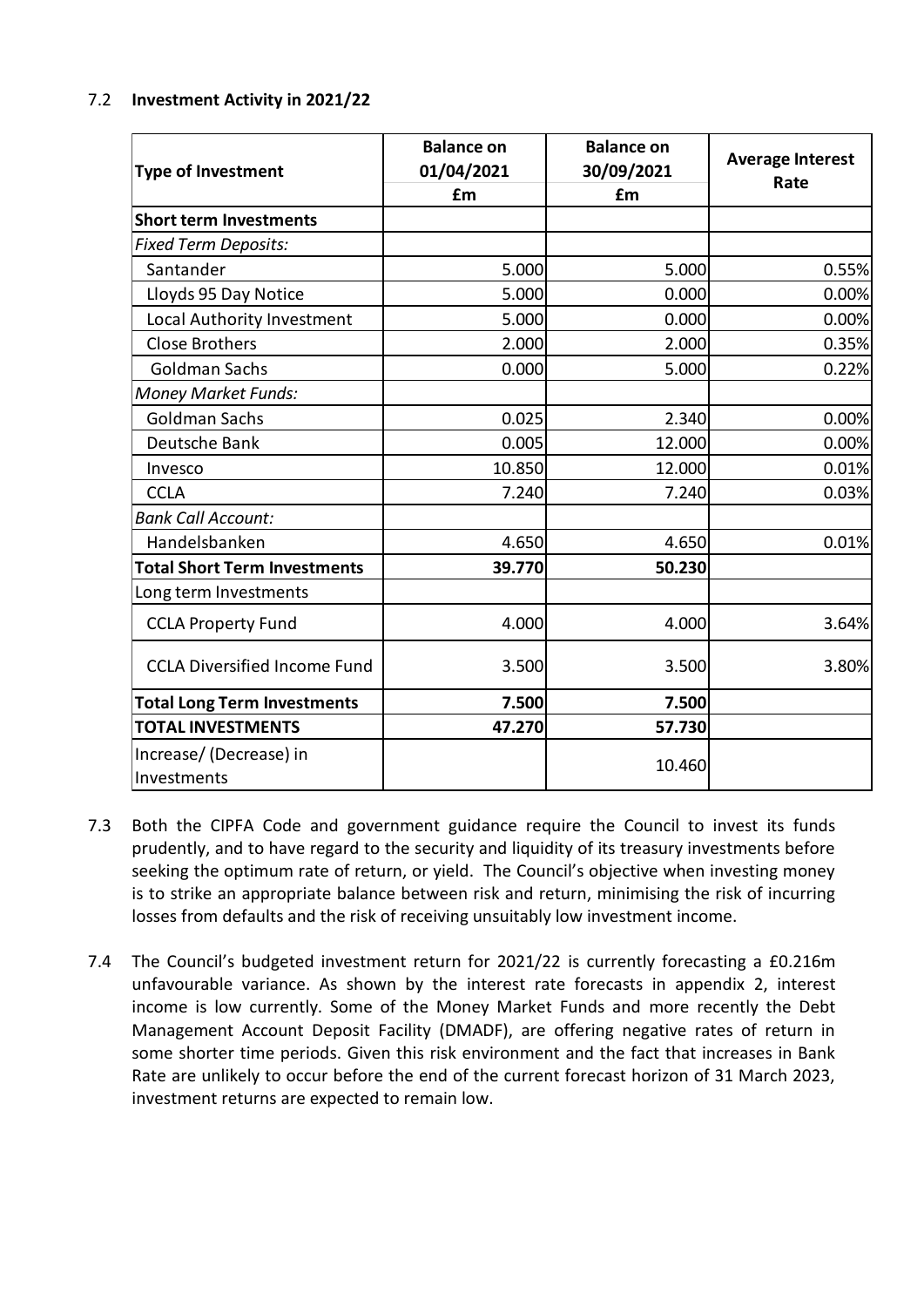### **8.0 Non-Treasury Investments**

- 8.1 The definition of investments in CIPFA's revised Treasury Management Code now covers all the financial assets of the Council as well as other non-financial assets which the Council holds primarily for financial return or regeneration purposes. This is replicated in MHCLG's Investment Guidance, in which the definition of investments is further broadened to also include all such assets held partially for financial return or regeneration purposes.
- 8.2 Breakdown below of current Non-Treasury Investments held:

|                                      | <b>Balances 30</b> |
|--------------------------------------|--------------------|
|                                      | September 2021 £m  |
| Growth Investment Fund               | £0.093             |
| <b>Loans to Housing Associations</b> | £0.017             |
| Loans to Parish Councils             | £0.014             |
| Loans to RHH Ltd                     |                    |

These investments are due to generate £0.002m of investment income for the Council after taking account of direct costs, representing a rate of return of 5.44%.

# **9.0 Prudential Indicators**

# **Breach of Indicators**

9.1 There have been no breaches of the prudential indicators in the first six months of the financial year 2021/22.

# **Limit To Borrowing Activity**

9.2 **Authorised Limit and Operational Boundary for External Debt.** The Local Government Act 2003 requires the Council to set an Affordable Borrowing Limit, irrespective of their indebted status. This is a statutory limit which should not be breached. The Operational Boundary is based on the same estimates as the Authorised Limit but reflects the most likely, prudent but not worst case scenario without the additional headroom included within the Authorised Limit. The s151 Officer confirms that there were no breaches to the Authorised Limit and the Operational Boundary during 2021/22.

|                                    | Approved<br>Operational<br><b>Boundary 2021/22</b><br>£m | <b>Authorised Limit</b><br>2021/22<br>£m | <b>Actual External</b><br>Debt 30/09/2021<br>£m | Compliance |
|------------------------------------|----------------------------------------------------------|------------------------------------------|-------------------------------------------------|------------|
| Borrowing                          | 166.350                                                  | 173.550                                  | 95.010                                          | Yes        |
| <b>Other Long Term Liabilities</b> | 0.400                                                    | 0.600                                    | 0.224                                           | Yes        |
| <b>Total</b>                       | 166.750                                                  | 174.150                                  | 95.234                                          | Yes        |

9.3 **Maturity Structure of Fixed Rate Borrowing.** This indicator is to limit large concentrations of fixed rate debt needing to be replaced at times of uncertainty over interest rates.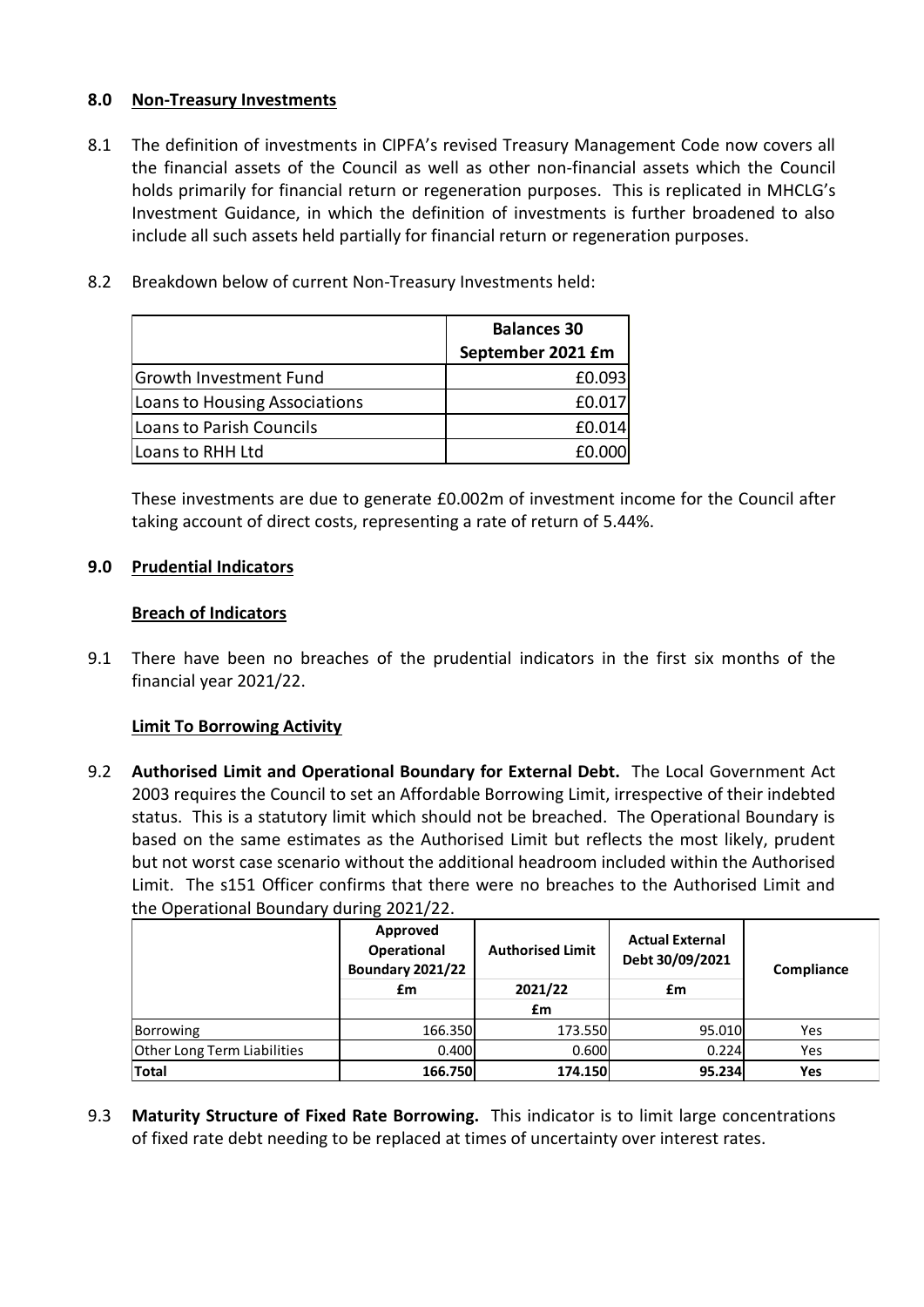|                 | Upper Limit | Actual at 30/09/2021 | Actual at 30/09/2021 |            |
|-----------------|-------------|----------------------|----------------------|------------|
|                 | %           | £m                   | %                    | Compliance |
| Under 12 months | 15%         | 6.30                 | 6.65%                | Yes        |
| 12-24 months    | 15%         | 7.50                 | 7.91%                | Yes        |
| 2-5 years       | 30%         | 12.50                | 13.19%               | Yes        |
| $5-10$ years    | 100%        | 19.86                | 20.95%               | Yes        |
| Over 10 years   | 100%        | 48.64                | 51.30%               | Yes        |

### **Limits to Investing Activity**

9.4 **Security.** The Council has adopted a voluntary measure of its exposure to credit risk by monitoring the value-weighted average credit rating of its investment portfolio. This is calculated by applying a score to each investment (AAA=1, AA+=2, etc.) and taking the arithmetic average, weighted by the size of each investment. Unrated investments are assigned a score based on their perceived risk.

| <b>Credit risk indicator</b>    | <b>Target</b> | Actual | Compliance |
|---------------------------------|---------------|--------|------------|
| Portfolio average credit rating |               | AA+    | Yes.       |

9.5 **Liquidity Risk Indicator**. The Council has adopted a voluntary measure of its exposure to liquidity risk by monitoring the amount of cash available to meet unexpected payments within a banding period, without additional borrowing.

| Total cash available within; | Limit | <b>Actual 30/09/21</b> |
|------------------------------|-------|------------------------|
| 13 months                    | 100%  | 78%                    |
| $ 3 - 12$ months             | 80%   | 9%                     |
| lover 12 months              | 40%   | 13%                    |

9.6 **Principal Sums Invested for over 364 Days.** The purpose of this indicator is to control the Council's exposure to the risk of incurring losses by seeking early repayment of its investments

|                                             | <b>Actual Investment</b><br>Price Risk Limit 2021/22<br>30/09/2021 |       | Compliance |  |
|---------------------------------------------|--------------------------------------------------------------------|-------|------------|--|
| Limit on principal invested beyond year end | £15m                                                               | £7.5m | Yes        |  |

### **Limits to Capital Activity**

9.7 **Capital Financing Requirement.** The table below shows the CFR, which is the underlying external need to incur borrowing for a capital purpose.

|                                      | 2021/22         | 2021/22<br><b>Revised</b> |  |  |
|--------------------------------------|-----------------|---------------------------|--|--|
|                                      | Original        |                           |  |  |
|                                      | <b>Estimate</b> | <b>Estimate</b>           |  |  |
|                                      | £m              | £m                        |  |  |
| $CFR$ – non housing                  | 42.772          | 30.183                    |  |  |
| $CFR - housing$                      | 118.177         | 114.004                   |  |  |
| <b>Total CFR</b>                     | 160.950         | 144.187                   |  |  |
| <b>Estimated Net movement in CFR</b> |                 | $-16.763$                 |  |  |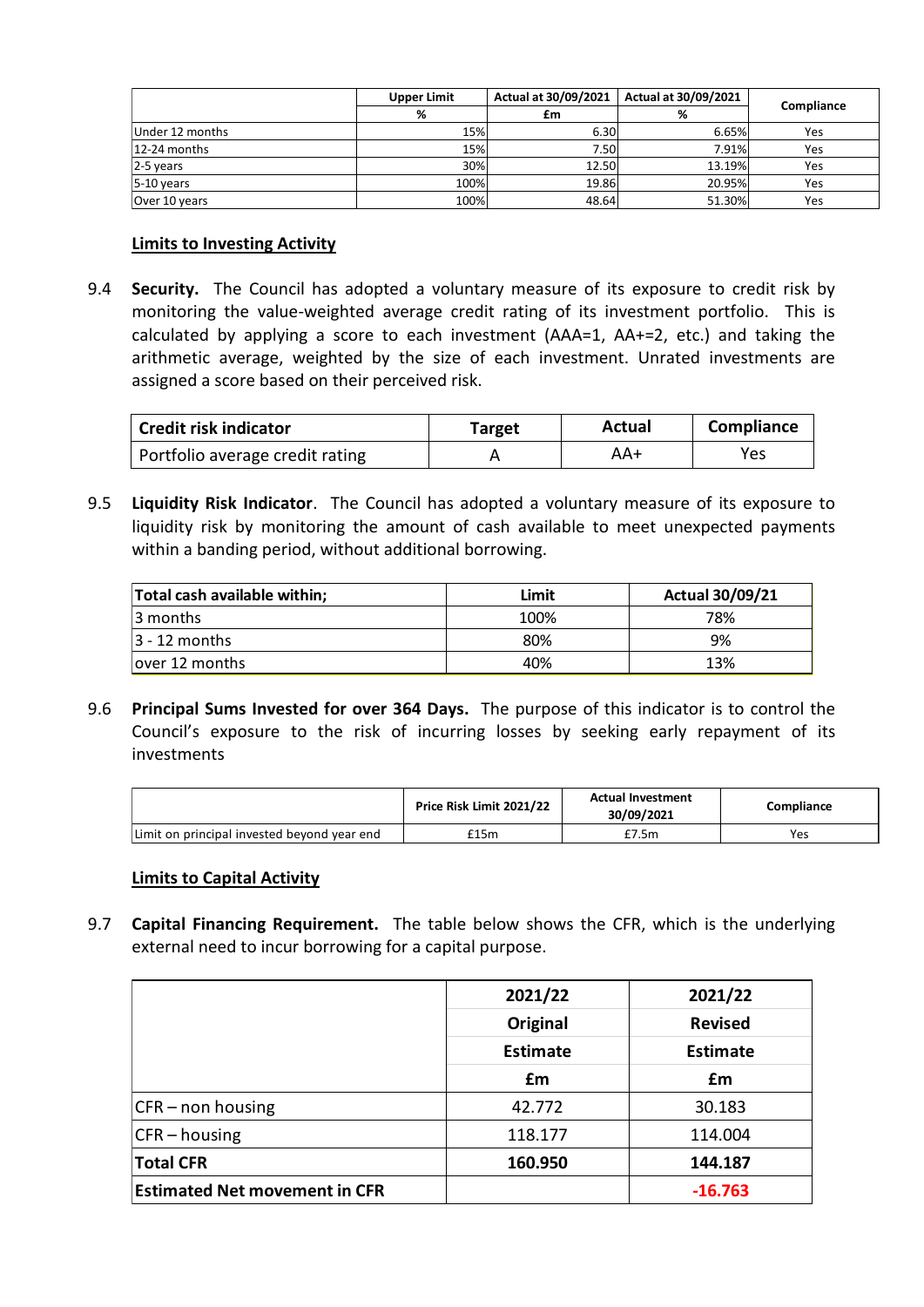9.8 **Capital Financing Costs to Net Revenue Stream.** Although capital expenditure is not charged directly to the revenue budget, interest payable on loans and MRP are charged to revenue, offset by any investment income receivable. The net annual charge is known as financing costs; this is compared to the net revenue stream i.e. the amount funded from Council Tax, business rates and general government grants.

|                                  | 2021/22<br><b>Original</b><br><b>Estimate</b><br>£m | 2021/22<br><b>Revised</b><br><b>Estimate</b><br>£m |
|----------------------------------|-----------------------------------------------------|----------------------------------------------------|
| <b>General Fund</b>              |                                                     |                                                    |
| <b>Financing Costs</b>           | $-0.351$                                            | $-0.351$                                           |
| Proportion of net revenue stream | $-1.69%$                                            | $-1.69%$                                           |
| <b>Housing Revenue Account</b>   |                                                     |                                                    |
| <b>Financing Costs</b>           | 12.203                                              | 12.203                                             |
| Proportion of net rental stream  | 48.72%                                              | 48.70%                                             |

### **10.0 Economic Background/Interest Rate Forecast**

10.1 **Appendix A and Appendix B** gives a summarised outlook for the economic background and interest rate forecast from our Treasury Consultants, Link.

### **11.0 RECOMMENDATIONS that:-**

- **(a) the treasury management activity be noted and recommend to Full Council on 14 December; and**
- **(b) the Prudential Indicators detailed in Section 9 of the report be noted.**

### Background Papers

Nil

For further information, please contact Andrew Snape, Assistant Business Manager – Financial Services on extension 5523.

N. Wilson Business Manager - Financial Services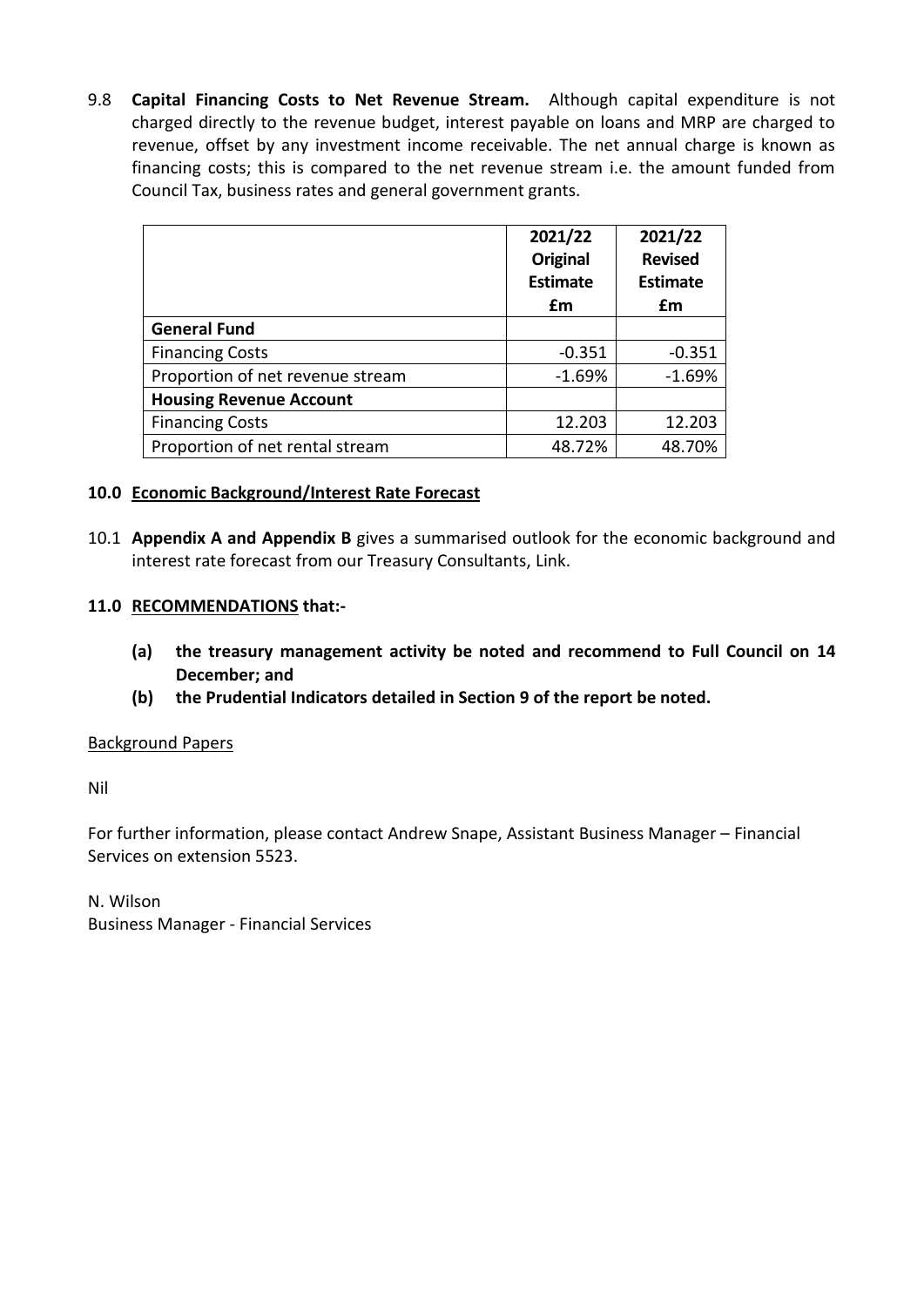### **Economics Update**

#### **MPC meeting 24.9.21**

- The Monetary Policy Committee (MPC) voted unanimously to leave Bank Rate unchanged at 0.10% and made no changes to its programme of quantitative easing purchases due to finish by the end of this year at a total of £895bn; two MPC members voted to stop the last £35bn of purchases as they were concerned that this would add to inflationary pressures.
- There was a major shift in the tone of the MPC's minutes at this meeting from the previous meeting in August which had majored on indicating that some tightening in monetary policy was now on the horizon, but also not wanting to stifle economic recovery by too early an increase in Bank Rate. In his press conference after the August MPC meeting, Governor Andrew Bailey said, "the challenge of avoiding a steep rise in unemployment has been replaced by that of ensuring a flow of labour into jobs" and that "the Committee will be monitoring closely the incoming evidence regarding developments in the labour market, and particularly unemployment, wider measures of slack, and underlying wage pressures." In other words, it was flagging up a potential danger that labour shortages could push up wage growth by more than it expects and that, as a result, CPI inflation would stay above the 2% target for longer. It also discounted sharp increases in monthly inflation figures in the pipeline in late 2021 which were largely propelled by events a year ago e.g., the cut in VAT in August 2020 for the hospitality industry, and by temporary shortages which would eventually work their way out of the system: in other words, **the MPC had been prepared to look through a temporary spike in inflation.**
- So, in August the country was just put on alert. However, this time the MPC's words indicated there had been a marked increase in concern that more recent increases in prices, particularly the increases in gas and electricity prices in October and due again next April, are, indeed, likely to lead to **faster and higher inflation expectations and underlying wage growth, which would in turn increase the risk that price pressures would prove more persistent next year than previously expected. Indeed, to emphasise its concern about inflationary pressures, the MPC pointedly chose to reaffirm its commitment to the 2% inflation target in its statement;** this suggested that it was now willing to look through the flagging economic recovery during the summer to prioritise bringing inflation down next year. This is a reversal of its priorities in August and a long way from words at earlier MPC meetings which indicated a willingness to look through inflation overshooting the target for limited periods to ensure that inflation was 'sustainably over 2%'. Indeed, whereas in August the MPC's focus was on getting through a winter of temporarily high energy prices and supply shortages, believing that inflation would return to just under the 2% target after reaching a high around 4% in late 2021, now its primary concern is that underlying price pressures in the economy are likely to get embedded over the next year and elevate future inflation to stay significantly above its 2% target and for longer.
- Financial markets are now pricing in a first increase in Bank Rate from 0.10% to 0.25% in February 2022, but this looks ambitious as the MPC has stated that it wants to see what happens to the economy, and particularly to employment once furlough ends at the end of September. At the MPC's meeting in February it will only have available the employment figures for November: to get a clearer picture of employment trends, it would need to wait until the May meeting when it would have data up until February. At its May meeting, it will also have a clearer understanding of the likely peak of inflation.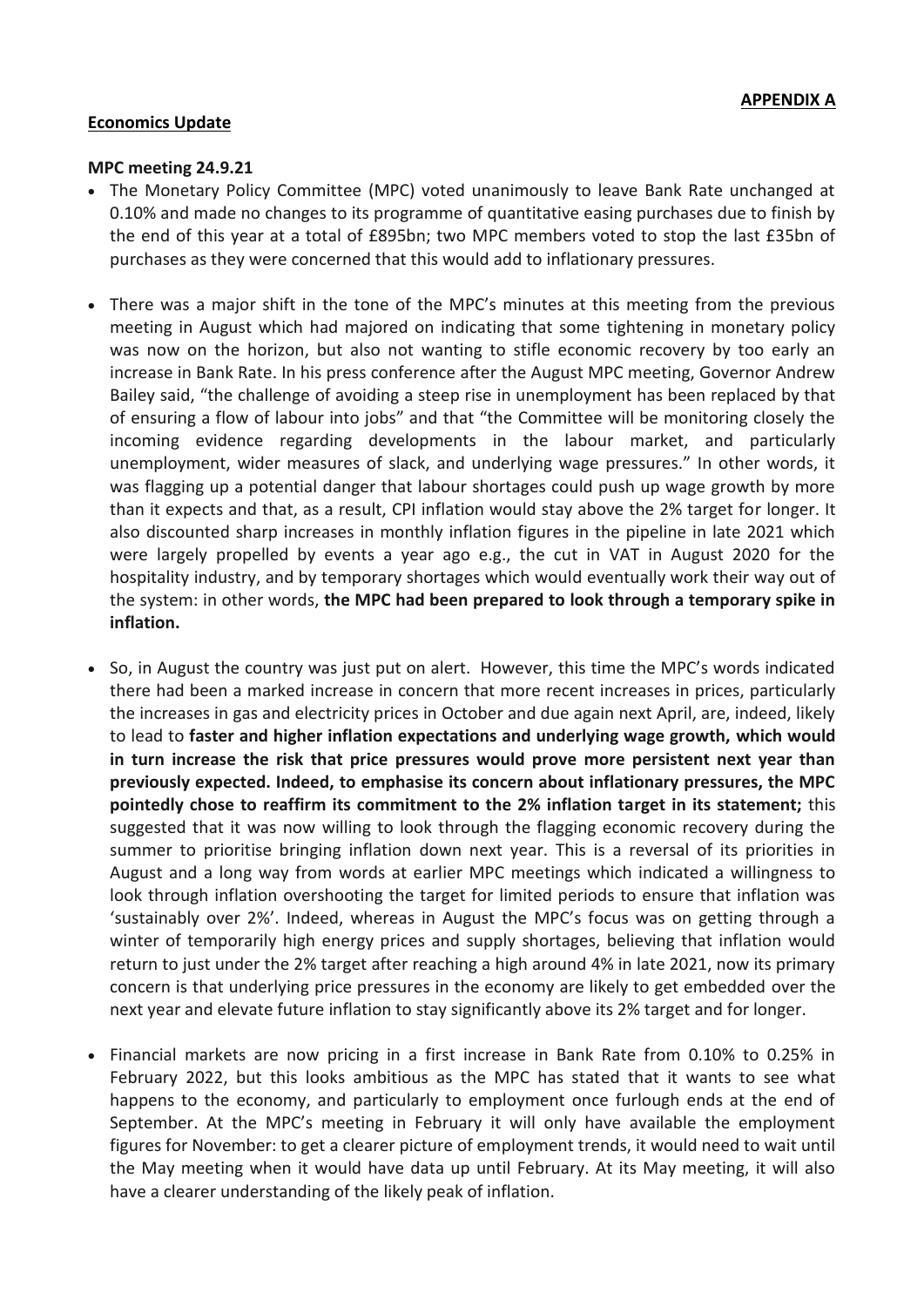- **The MPC's forward guidance on its intended monetary policy** on raising Bank Rate versus selling (quantitative easing) holdings of bonds is as follows: -
	- 1. Placing the focus on raising Bank Rate as "the active instrument in most circumstances".
	- 2. Raising Bank Rate to 0.50% before starting on reducing its holdings.
	- 3. Once Bank Rate is at 0.50% it would stop reinvesting maturing gilts.
	- 4. Once Bank Rate had risen to at least 1%, it would start selling its holdings.
- **COVID-19 vaccines.** These have been the game changer which have enormously boosted confidence that **life in the UK could largely return to normal during the summer** after a third wave of the virus threatened to overwhelm hospitals in the spring. With the household saving rate having been exceptionally high since the first lockdown in March 2020, there is plenty of pent-up demand and purchasing power stored up for services in hard hit sectors like restaurants, travel and hotels. The big question is whether mutations of the virus could develop which render current vaccines ineffective, as opposed to how quickly vaccines can be modified to deal with them and enhanced testing programmes be implemented to contain their spread.

**US.** See comments below on US treasury yields.

**EU.** The slow role out of vaccines initially delayed economic recovery in early 2021 but the vaccination rate has picked up sharply since then. After a contraction in GDP of -0.3% in Q1, Q2 came in with strong growth of 2%, which is likely to continue into Q3, though some countries more dependent on tourism may struggle. Recent sharp increases in gas and electricity prices have increased overall inflationary pressures but the ECB is likely to see these as being only transitory after an initial burst through to around 4%, so is unlikely to be raising rates for a considerable time.

German general election. With the CDU/CSU and SDP both having won around 24-26% of the vote in the September general election, the composition of Germany's next coalition government may not be agreed by the end of 2021. An SDP-led coalition would probably pursue a slightly less restrictive fiscal policy, but any change of direction from a CDU/CSU led coalition government is likely to be small. However, with Angela Merkel standing down as Chancellor as soon as a coalition is formed, there will be a hole in overall EU leadership which will be difficult to fill.

**China.** After a concerted effort to get on top of the virus outbreak in Q1 2020, economic recovery was strong in the rest of the year; this enabled China to recover all the initial contraction. During 2020, policy makers both quashed the virus and implemented a programme of monetary and fiscal support that was particularly effective at stimulating short-term growth. At the same time, China's economy benefited from the shift towards online spending by consumers in developed markets. These factors helped to explain its comparative outperformance compared to western economies during 2020 and earlier in 2021. However, the pace of economic growth has now fallen back after this initial surge of recovery from the pandemic and China is now struggling to contain the spread of the Delta variant through sharp local lockdowns - which will also depress economic growth. There are also questions as to how effective Chinese vaccines are proving. In addition, recent regulatory actions motivated by a political agenda to channel activities into officially approved directions, are also likely to reduce the dynamism and long-term growth of the Chinese economy.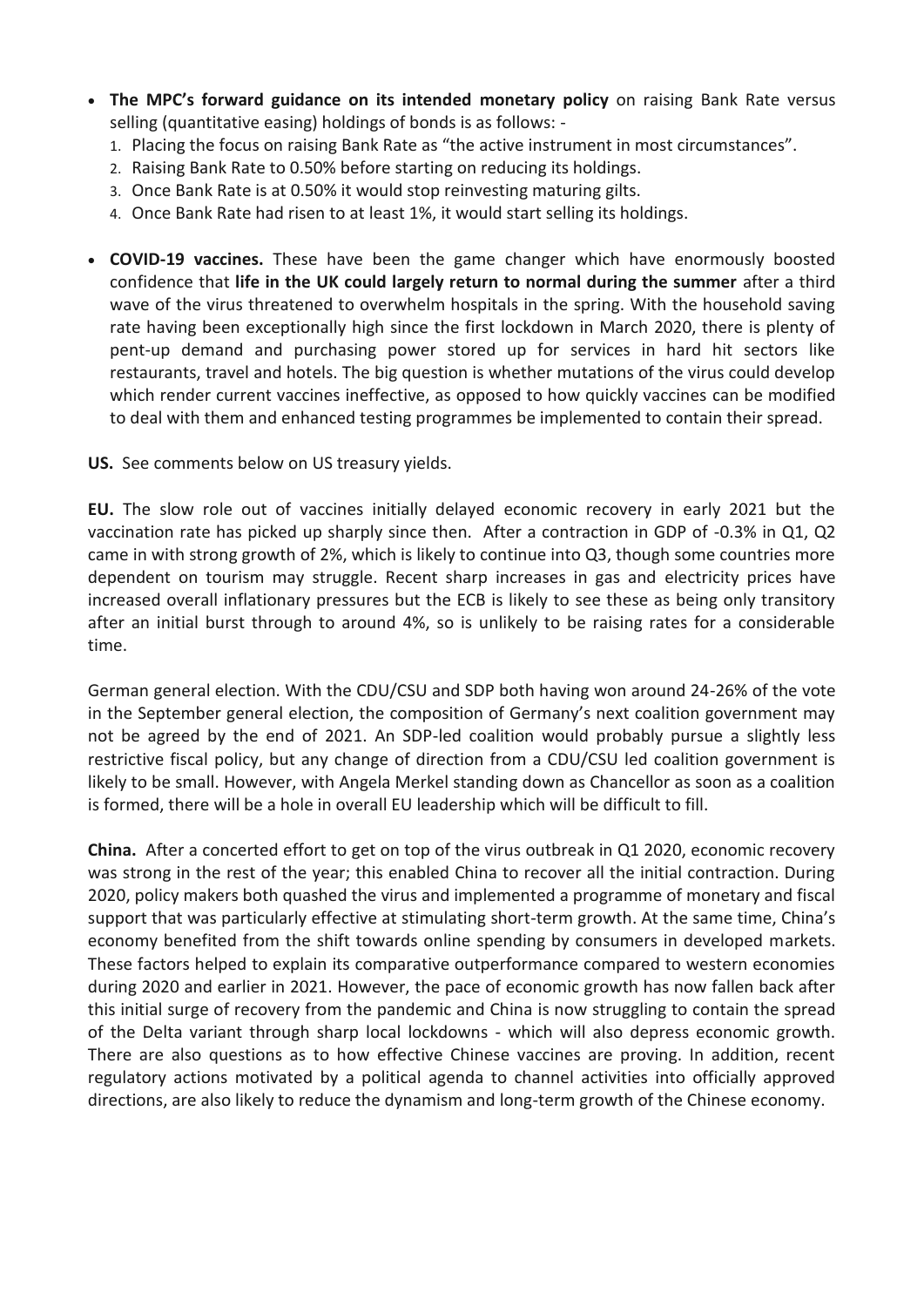**Japan.** 2021 has been a patchy year in combating Covid. However, after a slow start, nearly 50% of the population are now vaccinated and Covid case numbers are falling. After a weak Q3 there is likely to be a strong recovery in Q4. The Bank of Japan is continuing its very loose monetary policy but with little prospect of getting inflation back above 1% towards its target of 2%, any time soon: indeed, inflation was negative in July. New Prime Minister Kishida has promised a large fiscal stimulus package after the November general election – which his party is likely to win.

**World growth.** World growth was in recession in 2020 but recovered during 2021 until starting to lose momentum more recently. Inflation has been rising due to increases in gas and electricity prices, shipping costs and supply shortages, although these should subside during 2022. It is likely that we are heading into a period where there will be a reversal of **world globalisation** and a decoupling of western countries from dependence on China to supply products, and vice versa. This is likely to reduce world growth rates from those in prior decades.

**Supply shortages**. The pandemic and extreme weather events have been highly disruptive of extended worldwide supply chains. At the current time there are major queues of ships unable to unload their goods at ports in New York, California and China. Such issues have led to misdistribution of shipping containers around the world and have contributed to a huge increase in the cost of shipping. Combined with a shortage of semi-conductors, these issues have had a disruptive impact on production in many countries. Many western countries are also hitting up against a difficulty in filling job vacancies. It is expected that these issues will be gradually sorted out, but they are currently contributing to a spike upwards in inflation and shortages of materials and goods on shelves.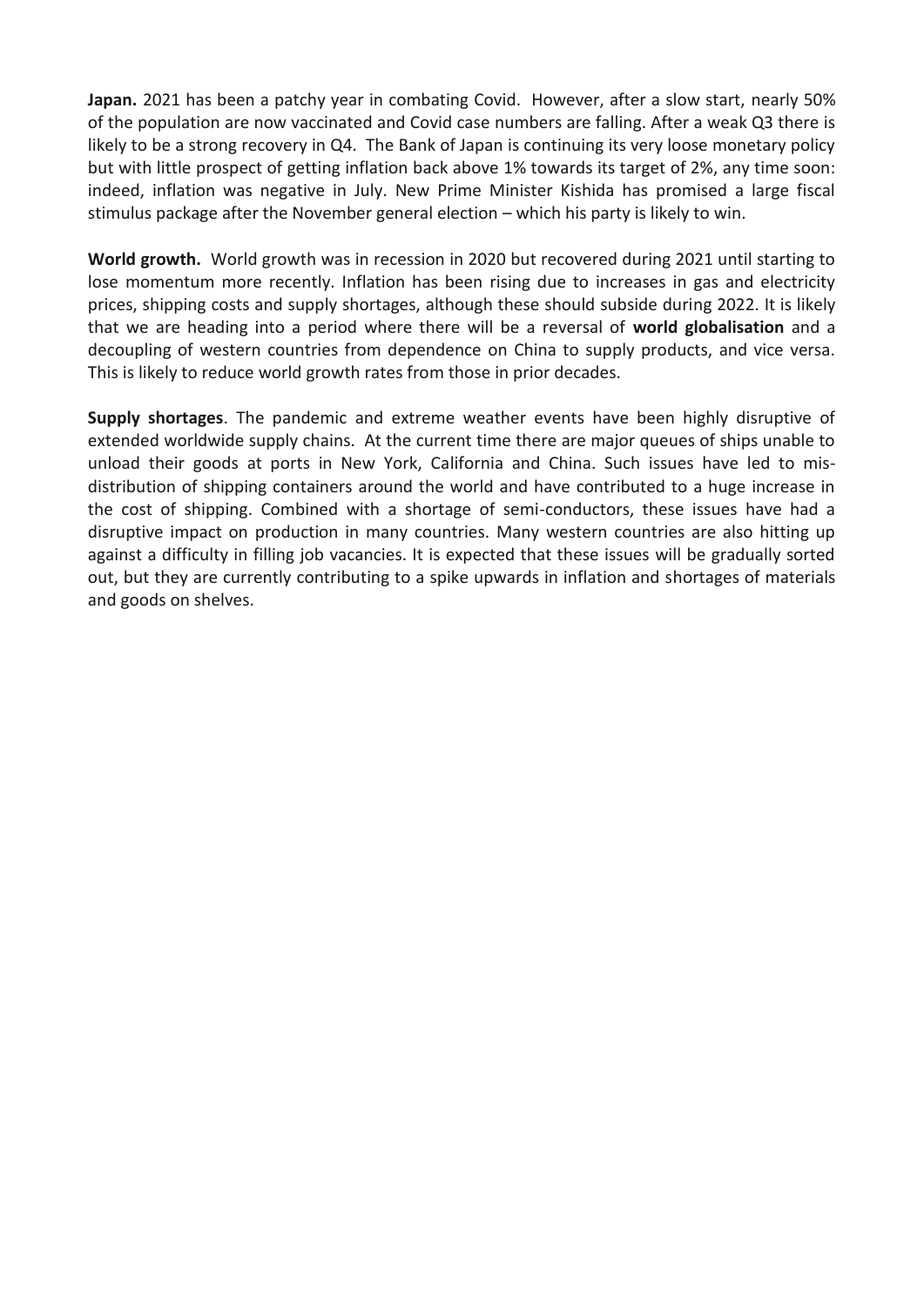### **Interest Rate Forecasts**

| <b>Link Group Interest Rate View</b> | 29.9.21       |               |               |          |        |          |          |          |          |        |
|--------------------------------------|---------------|---------------|---------------|----------|--------|----------|----------|----------|----------|--------|
|                                      | <b>Dec-21</b> | <b>Mar-22</b> | <b>Jun-22</b> | $Sep-22$ | Dec-22 | $Mar-23$ | $Jun-23$ | $Sep-23$ | $Dec-23$ | Mar-24 |
| <b>BANK RATE</b>                     | 0.10          | 0.10          | 0.25          | 0.25     | 0.25   | 0.25     | 0.50     | 0.50     | 0.50     | 0.75   |
| 3 month ave earnings                 | 0.10          | 0.10          | 0.20          | 0.20     | 0.30   | 0.40     | 0.50     | 0.50     | 0.60     | 0.70   |
| 6 month ave earnings                 | 0.20          | 0.20          | 0.30          | 0.30     | 0.40   | 0.50     | 0.60     | 0.60     | 0.70     | 0.80   |
| 12 month ave earnings                | 0.30          | 0.40          | 0.50          | 0.50     | 0.50   | 0.60     | 0.70     | 0.80     | 0.90     | 1.00   |
| 5 yr PWLB                            | 1.40          | 1.40          | 1.50          | 1.50     | 1.60   | 1.60     | 1.60     | 1.70     | 1.70     | 1.70   |
| 10 yr PWLB                           | 1.80          | 1.80          | 1.90          | 1.90     | 2.00   | 2.00     | 2.00     | 2.10     | 2.10     | 2.10   |
| 25 yr PWLB                           | 2.20          | 2.20          | 2.30          | 2.30     | 2.40   | 2.40     | 2.40     | 2.50     | 2.50     | 2.60   |
| 50 yr PWLB                           | 2.00          | 2.00          | 2.10          | 2.20     | 2.20   | 2.20     | 2.20     | 2.30     | 2.30     | 2.40   |

The Council's treasury advisor, Link Group, provided the following forecasts on 29th September 2021 (PWLB rates are certainty rates, gilt yields plus 80bps):

*Additional notes by Link on this forecast table: -*

- *LIBOR and LIBID rates will cease from the end of 2021. Work is currently progressing to replace LIBOR with a rate based on SONIA (Sterling Overnight Index Average). In the meantime, our forecasts are based on expected average earnings by local authorities for 3 to 12 months.*
- *Our forecasts for average earnings are averages i.e., rates offered by individual banks may differ significantly from these averages, reflecting their different needs for borrowing short term cash at any one point in time.*

The coronavirus outbreak has done huge economic damage to the UK and to economies around the world. After the Bank of England took emergency action in March 2020 to cut Bank Rate to 0.10%, it left Bank Rate unchanged at its subsequent meetings.

As shown in the forecast table above, one increase in Bank Rate from 0.10% to 0.25% has now been included in quarter 2 of 2022/23, a second increase to 0.50% in quarter 2 of 23/24 and a third one to 0.75% in quarter 4 of 23/24.

### **Significant risks to the forecasts**

- COVID vaccines do not work to combat new mutations and/or new vaccines take longer than anticipated to be developed for successful implementation.
- The pandemic causes major long-term scarring of the economy.
- The Government implements an austerity programme that supresses GDP growth.
- The MPC tightens monetary policy too early by raising Bank Rate or unwinding QE.
- The MPC tightens monetary policy too late to ward off building inflationary pressures.
- Major stock markets e.g. in the US, become increasingly judged as being over-valued and susceptible to major price corrections. Central banks become increasingly exposed to the "moral hazard" risks of having to buy shares and corporate bonds to reduce the impact of major financial market sell-offs on the general economy.
- Geo-political risks are widespread e.g. German general election in September 2021 produces an unstable coalition or minority government and a void in high-profile leadership in the EU when Angela Merkel steps down as Chancellor of Germany; on-going global power influence struggles between Russia/China/US.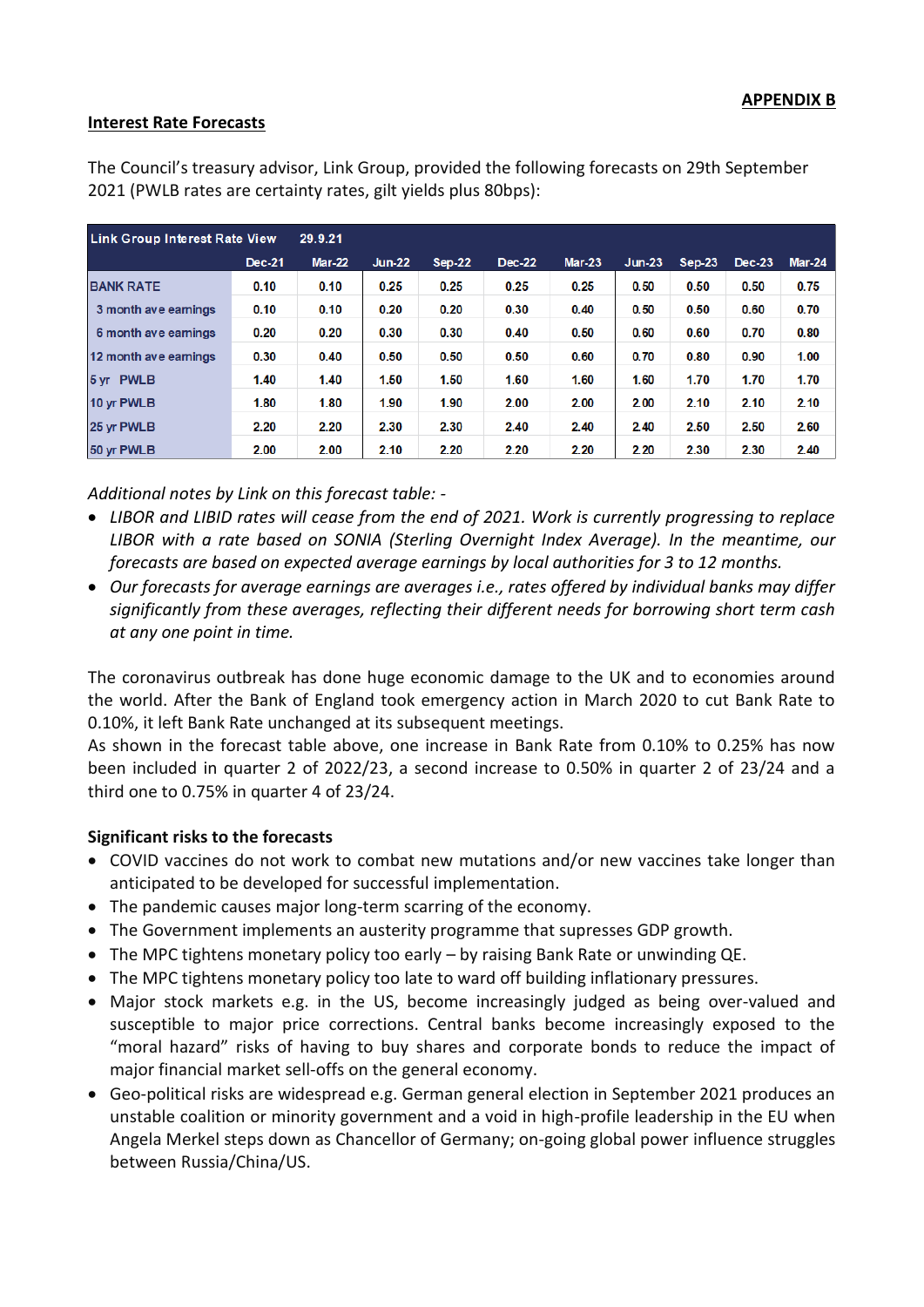### **The balance of risks to the UK economy: -**

• The overall balance of risks to economic growth in the UK is now to the downside, including residual risks from Covid and its variants - both domestically and their potential effects worldwide.

### **Forecasts for Bank Rate**

Bank Rate is not expected to go up fast after the initial rate rise as the supply potential of the economy has not generally taken a major hit during the pandemic, so should be able to cope well with meeting demand without causing inflation to remain elevated in the medium-term, or to inhibit inflation from falling back towards the MPC's 2% target after the surge to around 4% towards the end of 2021. Three increases in Bank rate are forecast in the period to March 2024, ending at 0.75%. However, these forecasts may well need changing within a relatively short time frame for the following reasons: -

- There are increasing grounds for viewing the economic recovery as running out of steam during the summer and now into the autumn. This could lead into stagflation which would create a dilemma for the MPC as to which way to face.
- Will some current key supply shortages e.g., petrol and diesel, spill over into causing economic activity in some sectors to take a significant hit?
- Rising gas and electricity prices in October and next April and increases in other prices caused by supply shortages and increases in taxation next April, are already going to deflate consumer spending power without the MPC having to take any action on Bank Rate to cool inflation. Then we have the Government's upcoming budget in October, which could also end up in reducing consumer spending power.
- On the other hand, consumers are sitting on around £200bn of excess savings left over from the pandemic so when will they spend this sum, in part or in total?
- There are 1.6 million people coming off furlough at the end of September; how many of those will not have jobs on 1<sup>st</sup> October and will, therefore, be available to fill labour shortages in many sectors of the economy? So, supply shortages which have been driving up both wages and costs, could reduce significantly within the next six months or so and alleviate the MPC's current concerns.
- There is a risk that there could be further nasty surprises on the Covid front, on top of the flu season this winter, which could depress economic activity.

In summary, with the high level of uncertainty prevailing on several different fronts, it is likely that these forecasts will need to be revised again soon - in line with what the new news is.

It also needs to be borne in mind that Bank Rate being cut to 0.10% was an emergency measure to deal with the Covid crisis hitting the UK in March 2020. At any time, the MPC could decide to simply take away that final emergency cut from 0.25% to 0.10% on the grounds of it no longer being warranted and as a step forward in the return to normalisation. In addition, any Bank Rate under 1% is both highly unusual and highly supportive of economic growth.

# **Forecasts for PWLB rates and gilt and treasury yields**

As the interest forecast table for PWLB certainty rates above shows, there is likely to be a steady rise over the forecast period, with some degree of uplift due to rising treasury yields in the US. There is likely to be **exceptional volatility and unpredictability in respect of gilt yields and PWLB rates** due to the following factors: -

- How strongly will changes in gilt yields be correlated to changes in US treasury yields?
- Will the Fed take action to counter increasing treasury yields if they rise beyond a yet unspecified level?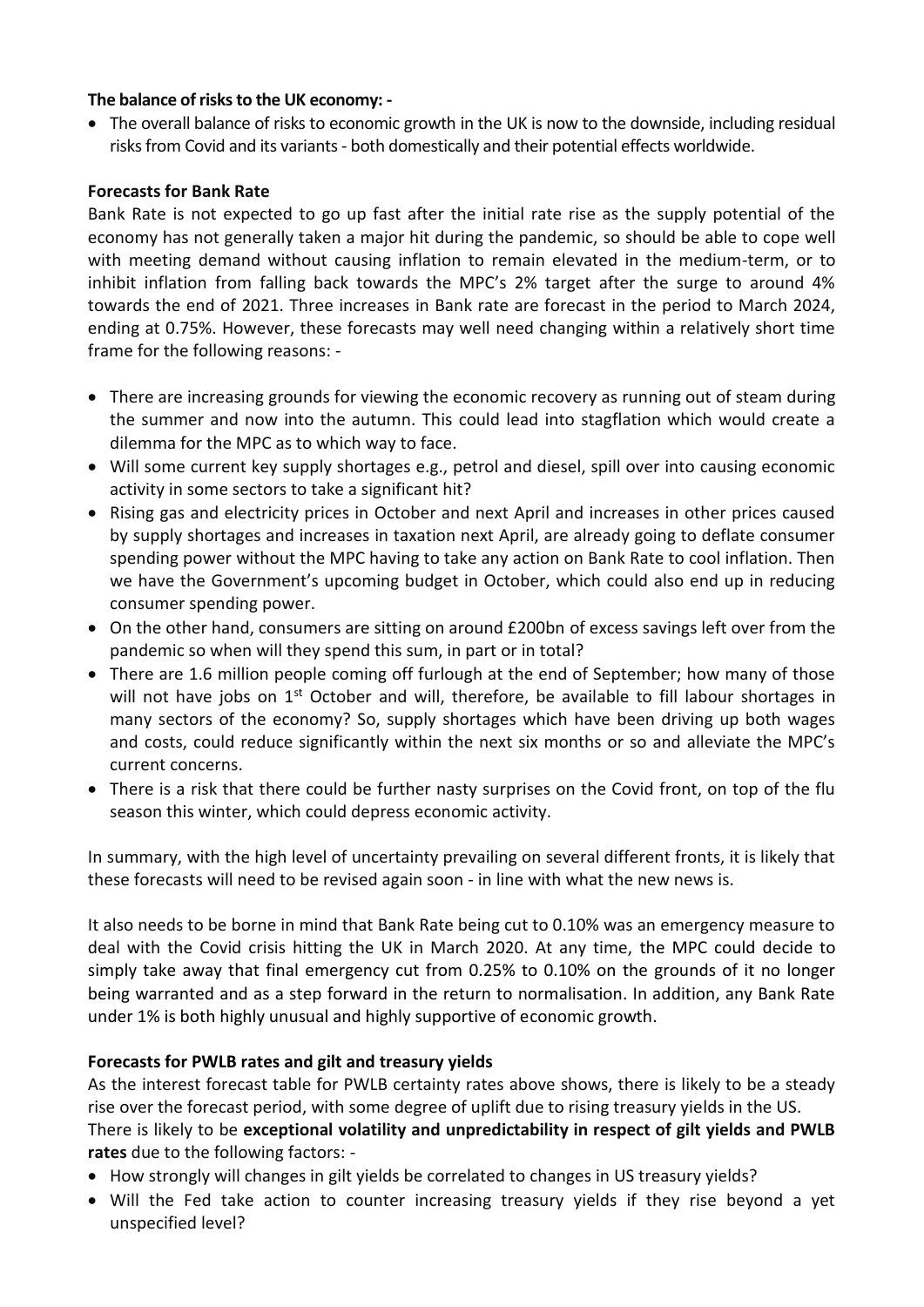- Would the MPC act to counter increasing gilt yields if they rise beyond a yet unspecified level?
- How strong will inflationary pressures turn out to be in both the US and the UK and so impact treasury and gilt yields?
- How will central banks implement their new average or sustainable level inflation monetary policies?
- How well will central banks manage the withdrawal of QE purchases of their national bonds i.e., without causing a panic reaction in financial markets as happened in the "taper tantrums" in the US in 2013?
- Will exceptional volatility be focused on the short or long-end of the yield curve, or both?

The forecasts are also predicated on an assumption that there is no break-up of the Eurozone or EU within our forecasting period, despite the major challenges that are looming up, and that there are no major ructions in international relations, especially between the US and China / North Korea and Iran, which have a major impact on international trade and world GDP growth.

### **Gilt and treasury yields**

Since the start of 2021, there has been a lot of volatility in gilt yields, and hence PWLB rates. During the first part of the year, US President Biden's, and the Democratic party's determination to push through a \$1.9trn (equivalent to 8.8% of GDP) fiscal boost for the US economy as a recovery package from the Covid pandemic was what unsettled financial markets. However, this was in addition to the \$900bn support package already passed in December 2020 under President Trump. This was then followed by additional Democratic ambition to spend further huge sums on infrastructure and an American families plan over the next decade which are caught up in Democrat / Republican haggling. Financial markets were alarmed that all this stimulus, which is much bigger than in other western economies, was happening at a time in the US when: -

- 1. A fast vaccination programme has enabled a rapid opening up of the economy.
- 2. The economy had already been growing strongly during 2021.
- 3. It started from a position of little spare capacity due to less severe lockdown measures than in many other countries. A combination of shortage of labour and supply bottle necks is likely to stoke inflationary pressures more in the US than in other countries.
- 4. And the Fed was still providing monetary stimulus through monthly QE purchases.

These factors could cause an excess of demand in the economy which could then unleash stronger and more sustained inflationary pressures in the US than in other western countries. This could then force the Fed to take much earlier action to start tapering monthly QE purchases and/or increasing the Fed rate from near zero, despite their stated policy being to target average inflation. It is notable that some Fed members have moved forward their expectation of when the first increases in the Fed rate will occur in recent Fed meetings. In addition, more recently, shortages of workers appear to be stoking underlying wage inflationary pressures which are likely to feed through into CPI inflation. A run of strong monthly jobs growth figures could be enough to meet the threshold set by the Fed of "substantial further progress towards the goal of reaching full employment". However, the weak growth in August, (announced 3.9.21), has spiked anticipation that tapering of monthly QE purchases could start by the end of 2021. These purchases are currently acting as downward pressure on treasury yields. As the US financial markets are, by far, the biggest financial markets in the world, any trend upwards in the US will invariably impact and influence financial markets in other countries. However, during June and July, longer term yields fell sharply; even the large non-farm payroll increase in the first week of August seemed to cause the markets little concern, which is somewhat puzzling, particularly in the context of the concerns of many commentators that inflation may not be as transitory as the Fed is expecting it to be. Indeed, inflation pressures and erosion of surplus economic capacity look much stronger in the US